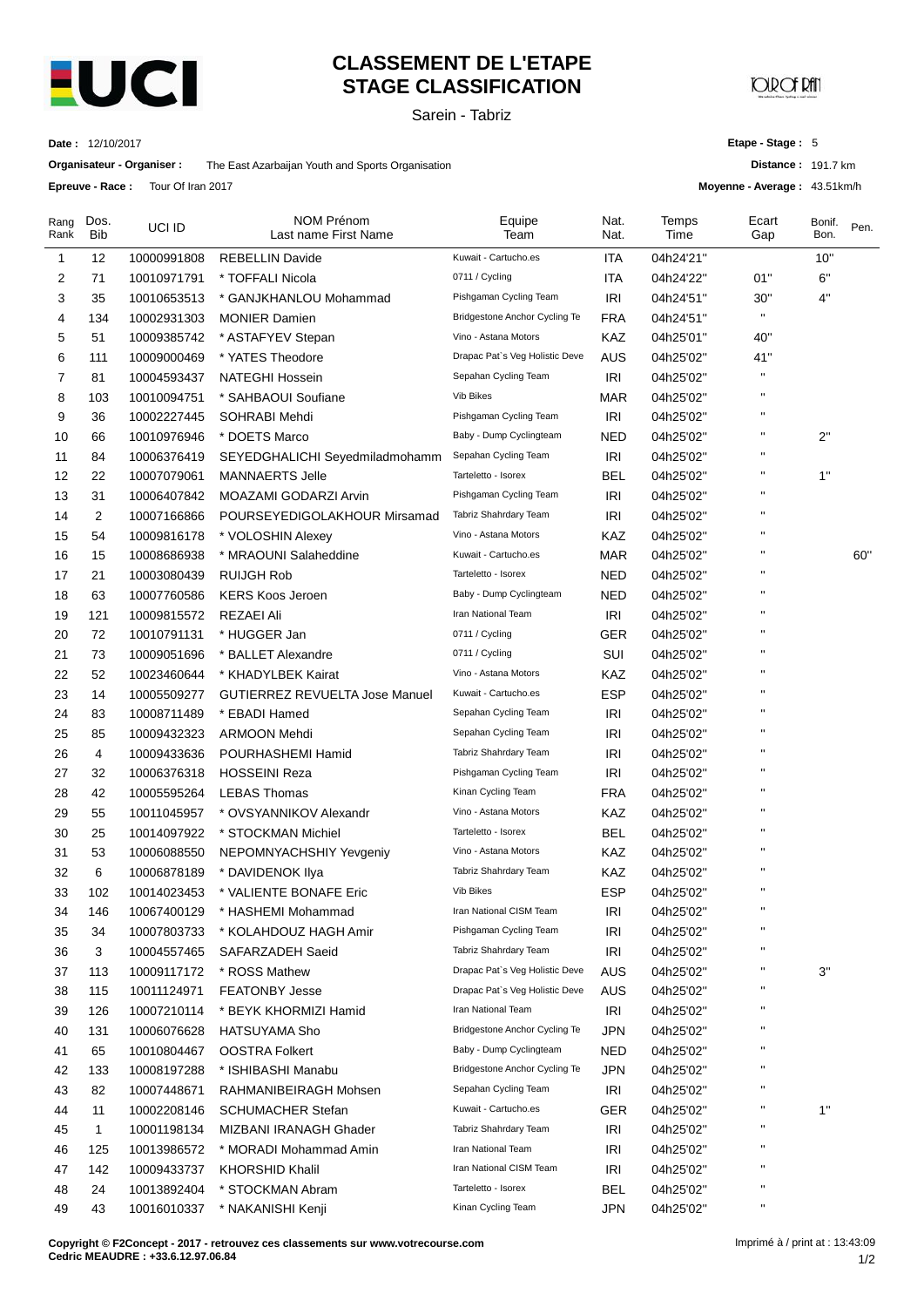| 50 | 116 | 10009779402 | * KATSONIS Nicholas      | Drapac Pat's Veg Holistic Deve | AUS        | 04h25'36" | 01'15"         |    |
|----|-----|-------------|--------------------------|--------------------------------|------------|-----------|----------------|----|
| 51 | 45  | 10007274576 | YAMAMOTO Genki           | Kinan Cycling Team             | <b>JPN</b> | 04h25'52" | 01'31"         |    |
| 52 | 114 | 10014260394 | * PANE James             | Drapac Pat's Veg Holistic Deve | AUS        | 04h26'11" | 01'50"         |    |
| 53 | 5   | 10006088752 | <b>GHAFFARI Vahid</b>    | Tabriz Shahrdary Team          | <b>IRI</b> | 04h29'27" | 05'06"         |    |
| 54 | 104 | 10015401156 | * AHMOUDA Allaeldin      | <b>Vib Bikes</b>               | LBA        | 04h29'27" | $\mathbf{H}$   |    |
| 55 | 124 | 10011106682 | * FARSHI SOBHKHIZ Amir   | Iran National Team             | <b>IRI</b> | 04h29'27" | $\mathbf{H}$   |    |
| 56 | 33  | 10003333851 | RAJABLOU Mohammad        | Pishgaman Cycling Team         | IRI        | 04h29'27" | $\mathbf{H}$   |    |
| 57 | 26  | 10008857696 | * DE ROOZE Niels         | Tarteletto - Isorex            | <b>BEL</b> | 04h29'27" | $\mathbf{H}$   |    |
| 58 | 86  | 10007209407 | <b>FOROUGHI Davoud</b>   | Sepahan Cycling Team           | <b>IRI</b> | 04h29'27" | $\mathbf{H}$   |    |
| 59 | 112 | 10012902802 | * WHITE Liam             | Drapac Pat's Veg Holistic Deve | AUS        | 04h29'27" | $\mathbf{H}$   |    |
| 60 | 56  | 10015082672 | * SOKOLOV Nikita         | Vino - Astana Motors           | <b>KAZ</b> | 04h29'27" | $\mathbf{H}$   |    |
| 61 | 123 | 10016155130 | * ALIZADEHCHAKHLOU Jafar | Iran National Team             | <b>IRI</b> | 04h31'54" | 07'33"         |    |
| 62 | 122 | 10014146624 | * RAKANI Keivan          | Iran National Team             | <b>IRI</b> | 04h31'54" | $\mathbf{H}$   |    |
| 63 | 74  | 10013842890 | * ENGEL Jonas            | 0711 / Cycling                 | <b>GER</b> | 04h31'54" | $\blacksquare$ |    |
| 64 | 41  | 10003326070 | CRAWFORD Jai             | Kinan Cycling Team             | <b>AUS</b> | 04h31'54" | $\mathbf{H}$   |    |
| 65 | 135 | 10009799004 | * ARASHIRO Yudai         | Bridgestone Anchor Cycling Te  | <b>JPN</b> | 04h31'54" | $\mathbf{H}$   |    |
| 66 | 23  | 10010978966 | * LEIGH Andrew           | Tarteletto - Isorex            | <b>GBR</b> | 04h33'14" | 08'53"         |    |
| 67 | 143 | 10009001277 | * ESMAILZADEH Dariush    | Iran National CISM Team        | <b>IRI</b> | 04h33'14" | п              |    |
| 68 | 13  | 10014121160 | <b>BOYS Matt</b>         | Kuwait - Cartucho.es           | AUS        | 04h33'14" | $\mathbf{H}$   |    |
| 69 | 61  | 10007291855 | * OTTEMA Rick            | Baby - Dump Cyclingteam        | <b>NED</b> | 04h33'16" | 08'55"         | 3" |
| 70 | 64  | 10010977047 | * TIMMERMANS Justin      | Baby - Dump Cyclingteam        | <b>NED</b> | 04h33'16" | $\mathbf{H}$   |    |
| 71 | 62  | 10008653794 | * KOREVAAR Merijn        | Baby - Dump Cyclingteam        | <b>NED</b> | 04h35'07" | 10'46"         | 2" |
| 72 | 46  | 10009799408 | * ASO Keisuke            | Kinan Cycling Team             | <b>JPN</b> | 04h35'07" | $\mathbf{H}$   |    |

**Aucun coureur hors-délai / No OTL** 

**Nombre de partants : 72**

**NON PARTANTS - DN** S Dossard/Bib 132 - SUZUKI Ryu - Bridgestone Anchor Cycling Team - 10009798495 Numbers : 1

**Aucun abandon - No DNF**

 $\mathbb{R}^2$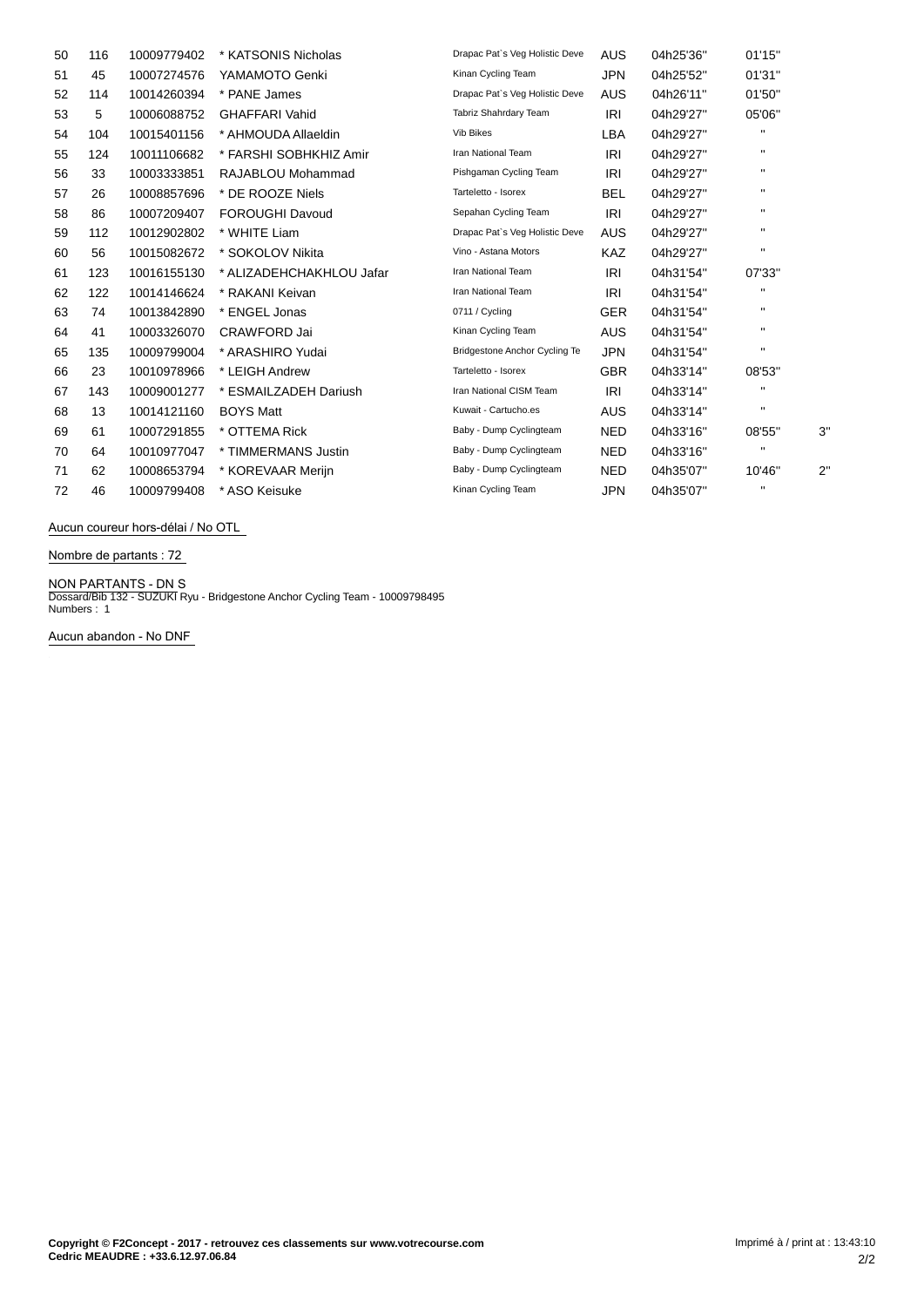

#### **CLASSEMENT GENERAL GENERAL CLASSIFICATION**

Sarein - Tabriz

**JOIR OF RAT** 

**Etape - Stage :** 5

**Distance :** 896.5 km

**Date :** 12/10/2017

**Organisateur - Organiser :** The East Azarbaijan Youth and Sports Organisation

**Epreuve - Race :** Tour Of Iran 2017

|                | LUI CUVC - NAUC. | $1001$ U $101$ $201$ |                                    |                                   |              | Moyenne - Average: 43.758km/h |                |
|----------------|------------------|----------------------|------------------------------------|-----------------------------------|--------------|-------------------------------|----------------|
| Rang<br>Rank   | Dos.<br>Bib      | UCI ID               | NOM Prénom<br>Last name First Name | Equipe<br>Team                    | Nat.<br>Nat. | Temps<br>Time                 | Ecart<br>Gap   |
| 1              | 21               | 10003080439          | <b>RUIJGH Rob</b>                  | Tarteletto - Isorex               | <b>NED</b>   | 20h31'00"                     |                |
| $\overline{c}$ | 6                | 10006878189          | * DAVIDENOK Ilya                   | Tabriz Shahrdary Team             | KAZ          | 20h31'01"                     | 01"            |
| 3              | 71               | 10010971791          | * TOFFALI Nicola                   | 0711 / Cycling                    | <b>ITA</b>   | 20h31'04"                     | 04"            |
| 4              | 115              | 10011124971          | <b>FEATONBY Jesse</b>              | Drapac Pat's Veg Holistic Develop | AUS          | 20h31'11"                     | 11"            |
| 5              | 113              | 10009117172          | * ROSS Mathew                      | Drapac Pat's Veg Holistic Develop | AUS          | 20h31'36"                     | 36"            |
| 6              | 53               | 10006088550          | NEPOMNYACHSHIY Yevgeniy            | Vino - Astana Motors              | KAZ          | 20h31'37"                     | 37"            |
| $\overline{7}$ | 12               | 10000991808          | <b>REBELLIN Davide</b>             | Kuwait - Cartucho.es              | ITA          | 20h31'46"                     | 46"            |
| 8              | 3                | 10004557465          | SAFARZADEH Saeid                   | Tabriz Shahrdary Team             | <b>IRI</b>   | 20h31'47"                     | 47"            |
| 9              | 34               | 10007803733          | * KOLAHDOUZ HAGH Amir              | Pishgaman Cycling Team            | <b>IRI</b>   | 20h32'15"                     | 01'15"         |
| 10             | 42               | 10005595264          | <b>LEBAS Thomas</b>                | Kinan Cycling Team                | <b>FRA</b>   | 20h32'19"                     | 01'19"         |
| 11             | 31               | 10006407842          | MOAZAMI GODARZI Arvin              | Pishgaman Cycling Team            | IRI          | 20h32'25"                     | 01'25"         |
| 12             | 4                | 10009433636          | POURHASHEMI Hamid                  | Tabriz Shahrdary Team             | <b>IRI</b>   | 20h32'25"                     | Ĥ.             |
| 13             | $\mathbf{1}$     | 10001198134          | MIZBANI IRANAGH Ghader             | Tabriz Shahrdary Team             | IRI          | 20h32'25"                     | Ħ              |
| 14             | 24               | 10013892404          | * STOCKMAN Abram                   | Tarteletto - Isorex               | BEL          | 20h32'37"                     | 01'37"         |
| 15             | 32               | 10006376318          | <b>HOSSEINI Reza</b>               | Pishgaman Cycling Team            | <b>IRI</b>   | 20h32'37"                     | $\mathbf{u}$   |
| 16             | 65               | 10010804467          | <b>OOSTRA Folkert</b>              | Baby - Dump Cyclingteam           | <b>NED</b>   | 20h32'37"                     | $\mathbf{u}$   |
| 17             | 131              | 10006076628          | HATSUYAMA Sho                      | Bridgestone Anchor Cycling Team   | JPN          | 20h32'37"                     | H,             |
| 18             | 142              | 10009433737          | <b>KHORSHID Khalil</b>             | Iran National CISM Team           | <b>IRI</b>   | 20h33'05"                     | 02'05"         |
| 19             | 134              | 10002931303          | <b>MONIER Damien</b>               | Bridgestone Anchor Cycling Team   | <b>FRA</b>   | 20h34'00"                     | 03'00"         |
| 20             | 2                | 10007166866          | POURSEYEDIGOLAKHOUR Mirsamad       | Tabriz Shahrdary Team             | <b>IRI</b>   | 20h36'37"                     | 05'37"         |
| 21             | 11               | 10002208146          | <b>SCHUMACHER Stefan</b>           | Kuwait - Cartucho.es              | <b>GER</b>   | 20h37'12"                     | 06'12"         |
| 22             | 126              | 10007210114          | * BEYK KHORMIZI Hamid              | Iran National Team                | <b>IRI</b>   | 20h37'19"                     | 06'19"         |
| 23             | 66               | 10010976946          | * DOETS Marco                      | Baby - Dump Cyclingteam           | <b>NED</b>   | 20h42'33"                     | 11'33"         |
| 24             | 25               | 10014097922          | * STOCKMAN Michiel                 | Tarteletto - Isorex               | BEL          | 20h48'11"                     | 17'11"         |
| 25             | 63               | 10007760586          | <b>KERS Koos Jeroen</b>            | Baby - Dump Cyclingteam           | <b>NED</b>   | 20h49'06"                     | 18'06"         |
| 26             | 54               | 10009816178          | * VOLOSHIN Alexey                  | Vino - Astana Motors              | KAZ          | 20h49'09"                     | 18'09"         |
| 27             | 103              | 10010094751          | * SAHBAOUI Soufiane                | Vib Bikes                         | <b>MAR</b>   | 20h51'05"                     | 20'05"         |
| 28             | 73               | 10009051696          | * BALLET Alexandre                 | 0711 / Cycling                    | SUI          | 20h52'24"                     | 21'24"         |
| 29             | 82               | 10007448671          | RAHMANIBEIRAGH Mohsen              | Sepahan Cycling Team              | <b>IRI</b>   | 20h53'17"                     | 22'17"         |
| 30             | 56               | 10015082672          | * SOKOLOV Nikita                   | Vino - Astana Motors              | KAZ          | 20h54'12"                     | 23'12"         |
| 31             | 111              | 10009000469          | * YATES Theodore                   | Drapac Pat's Veg Holistic Develop | AUS          | 20h55'25"                     | 24'25"         |
| 32             | 121              | 10009815572          | REZAEI Ali                         | Iran National Team                | <b>IRI</b>   | 20h57'00"                     | 26'00"         |
| 33             | 51               | 10009385742          | * ASTAFYEV Stepan                  | Vino - Astana Motors              | KAZ          | 20h57'22"                     | 26'22"         |
| 34             | 15               | 10008686938          | * MRAOUNI Salaheddine              | Kuwait - Cartucho.es              | <b>MAR</b>   | 21h02'10"                     | 31'10"         |
| 35             | 83               | 10008711489          | * EBADI Hamed                      | Sepahan Cycling Team              | <b>IRI</b>   | 21h04'25"                     | 33'25"         |
| 36             | 86               | 10007209407          | FOROUGHI Davoud                    | Sepahan Cycling Team              | IRI          | 21h05'43"                     | 34'43"         |
| 37             | 41               | 10003326070          | CRAWFORD Jai                       | Kinan Cycling Team                | AUS          | 21h07'40"                     | 36'40"         |
| 38             | 55               | 10011045957          | * OVSYANNIKOV Alexandr             | Vino - Astana Motors              | KAZ          | 21h07'59"                     | 36'59"         |
| 39             | 133              | 10008197288          | * ISHIBASHI Manabu                 | Bridgestone Anchor Cycling Team   | <b>JPN</b>   | 21h07'59"                     | $\blacksquare$ |
| 40             | 35               | 10010653513          | * GANJKHANLOU Mohammad             | Pishgaman Cycling Team            | <b>IRI</b>   | 21h09'58"                     | 38'58"         |
| 41             | 36               | 10002227445          | SOHRABI Mehdi                      | Pishgaman Cycling Team            | <b>IRI</b>   | 21h10'17"                     | 39'17"         |
| 42             | 125              | 10013986572          | * MORADI Mohammad Amin             | Iran National Team                | <b>IRI</b>   | 21h10'17"                     | u              |
| 43             | 81               | 10004593437          | NATEGHI Hossein                    | Sepahan Cycling Team              | <b>IRI</b>   | 21h10'18"                     | 39'18"         |
| 44             | 72               | 10010791131          | * HUGGER Jan                       | 0711 / Cycling                    | <b>GER</b>   | 21h10'24"                     | 39'24"         |
| 45             | 114              | 10014260394          | * PANE James                       | Drapac Pat's Veg Holistic Develop | AUS          | 21h12'49"                     | 41'49"         |
| 46             | 123              | 10016155130          | * ALIZADEHCHAKHLOU Jafar           | Iran National Team                | IRI          | 21h13'28"                     | 42'28"         |
| 47             | 112              | 10012902802          | * WHITE Liam                       | Drapac Pat's Veg Holistic Develop | AUS          | 21h13'50"                     | 42'50"         |
| 48             | 5                | 10006088752          | <b>GHAFFARI Vahid</b>              | Tabriz Shahrdary Team             | <b>IRI</b>   | 21h14'42"                     | 43'42"         |
| 49             | 26               | 10008857696          | * DE ROOZE Niels                   | Tarteletto - Isorex               | <b>BEL</b>   | 21h15'08"                     | 44'08"         |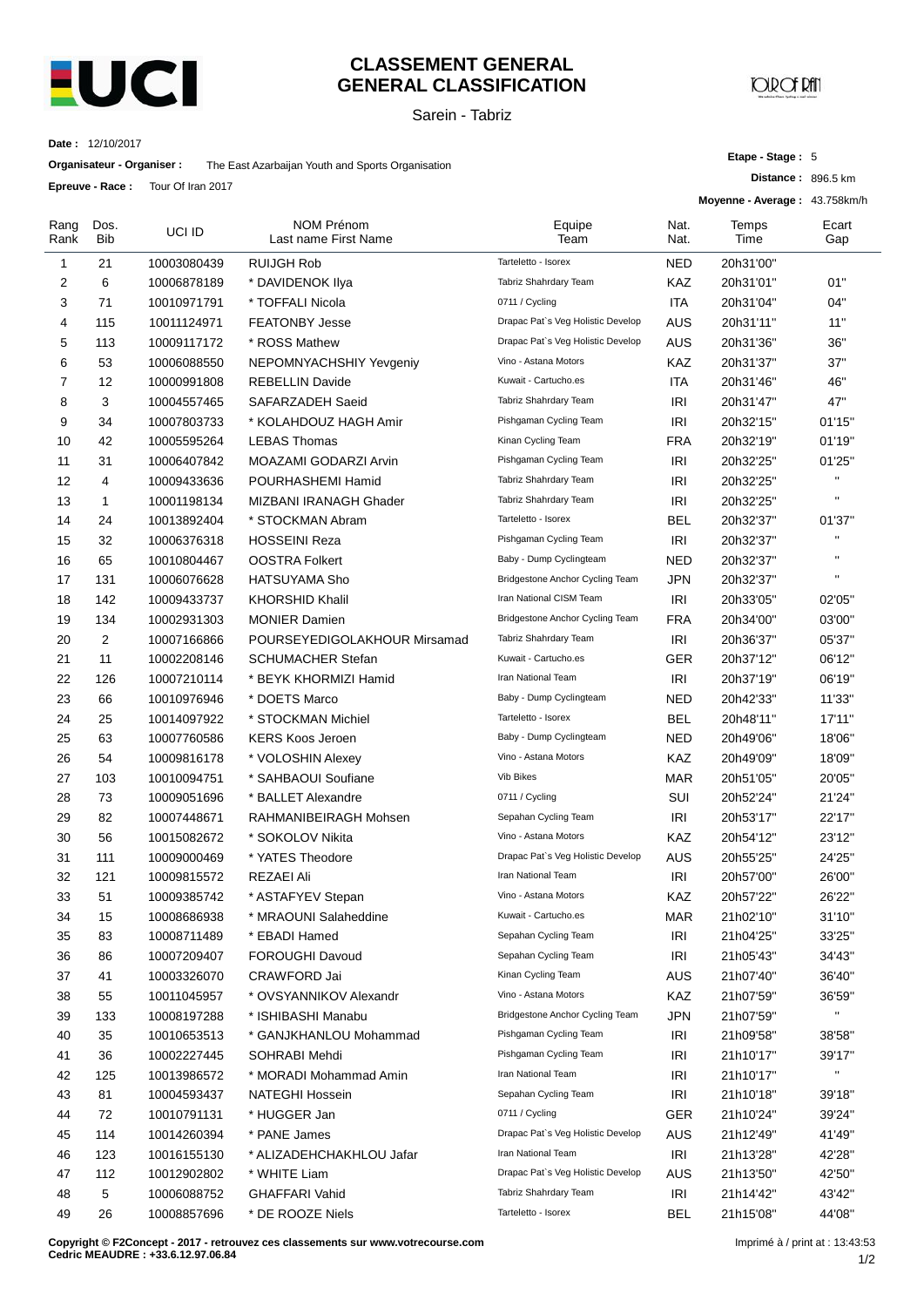| 50 | 64  | 10010977047 | * TIMMERMANS Justin                   | Baby - Dump Cyclingteam           | <b>NED</b> | 21h15'29" | 44'29"       |
|----|-----|-------------|---------------------------------------|-----------------------------------|------------|-----------|--------------|
| 51 | 14  | 10005509277 | <b>GUTIERREZ REVUELTA Jose Manuel</b> | Kuwait - Cartucho.es              | <b>ESP</b> | 21h17'06" | 46'06"       |
| 52 | 135 | 10009799004 | * ARASHIRO Yudai                      | Bridgestone Anchor Cycling Team   | <b>JPN</b> | 21h17'09" | 46'09"       |
| 53 | 22  | 10007079061 | <b>MANNAERTS Jelle</b>                | Tarteletto - Isorex               | <b>BEL</b> | 21h18'19" | 47'19"       |
| 54 | 102 | 10014023453 | * VALIENTE BONAFE Eric                | Vib Bikes                         | <b>ESP</b> | 21h18'56" | 47'56"       |
| 55 | 84  | 10006376419 | SEYEDGHALICHI Seyedmiladmohammad      | Sepahan Cycling Team              | <b>IRI</b> | 21h19'40" | 48'40"       |
| 56 | 124 | 10011106682 | * FARSHI SOBHKHIZ Amir                | Iran National Team                | IRI        | 21h19'40" | $\mathbf{H}$ |
| 57 | 33  | 10003333851 | RAJABLOU Mohammad                     | Pishgaman Cycling Team            | <b>IRI</b> | 21h19'53" | 48'53"       |
| 58 | 116 | 10009779402 | * KATSONIS Nicholas                   | Drapac Pat's Veg Holistic Develop | AUS        | 21h22'06" | 51'06"       |
| 59 | 52  | 10023460644 | * KHADYLBEK Kairat                    | Vino - Astana Motors              | <b>KAZ</b> | 21h22'16" | 51'16"       |
| 60 | 62  | 10008653794 | * KOREVAAR Merijn                     | Baby - Dump Cyclingteam           | <b>NED</b> | 21h22'16" | $\mathbf{H}$ |
| 61 | 23  | 10010978966 | * LEIGH Andrew                        | Tarteletto - Isorex               | <b>GBR</b> | 21h23'37" | 52'37"       |
| 62 | 85  | 10009432323 | <b>ARMOON Mehdi</b>                   | Sepahan Cycling Team              | IRI        | 21h24'03" | 53'03"       |
| 63 | 146 | 10067400129 | * HASHEMI Mohammad                    | Iran National CISM Team           | <b>IRI</b> | 21h24'03" | $\mathbf{H}$ |
| 64 | 45  | 10007274576 | YAMAMOTO Genki                        | Kinan Cycling Team                | <b>JPN</b> | 21h24'58" | 53'58"       |
| 65 | 61  | 10007291855 | * OTTEMA Rick                         | Baby - Dump Cyclingteam           | <b>NED</b> | 21h25'14" | 54'14"       |
| 66 | 43  | 10016010337 | * NAKANISHI Kenji                     | Kinan Cycling Team                | <b>JPN</b> | 21h25'45" | 54'45"       |
| 67 | 104 | 10015401156 | * AHMOUDA Allaeldin                   | Vib Bikes                         | LBA        | 21h31'22" | 01h00'22'    |
| 68 | 122 | 10014146624 | * RAKANI Keivan                       | Iran National Team                | <b>IRI</b> | 21h33'19" | 01h02'19'    |
| 69 | 143 | 10009001277 | * ESMAILZADEH Dariush                 | Iran National CISM Team           | <b>IRI</b> | 21h34'38" | 01h03'38'    |
| 70 | 74  | 10013842890 | * ENGEL Jonas                         | 0711 / Cycling                    | <b>GER</b> | 21h38'41" | 01h07'41'    |
| 71 | 13  | 10014121160 | <b>BOYS Matt</b>                      | Kuwait - Cartucho.es              | <b>AUS</b> | 21h40'01" | 01h09'01'    |
| 72 | 46  | 10009799408 | * ASO Keisuke                         | Kinan Cycling Team                | <b>JPN</b> | 21h41'51" | 01h10'51'    |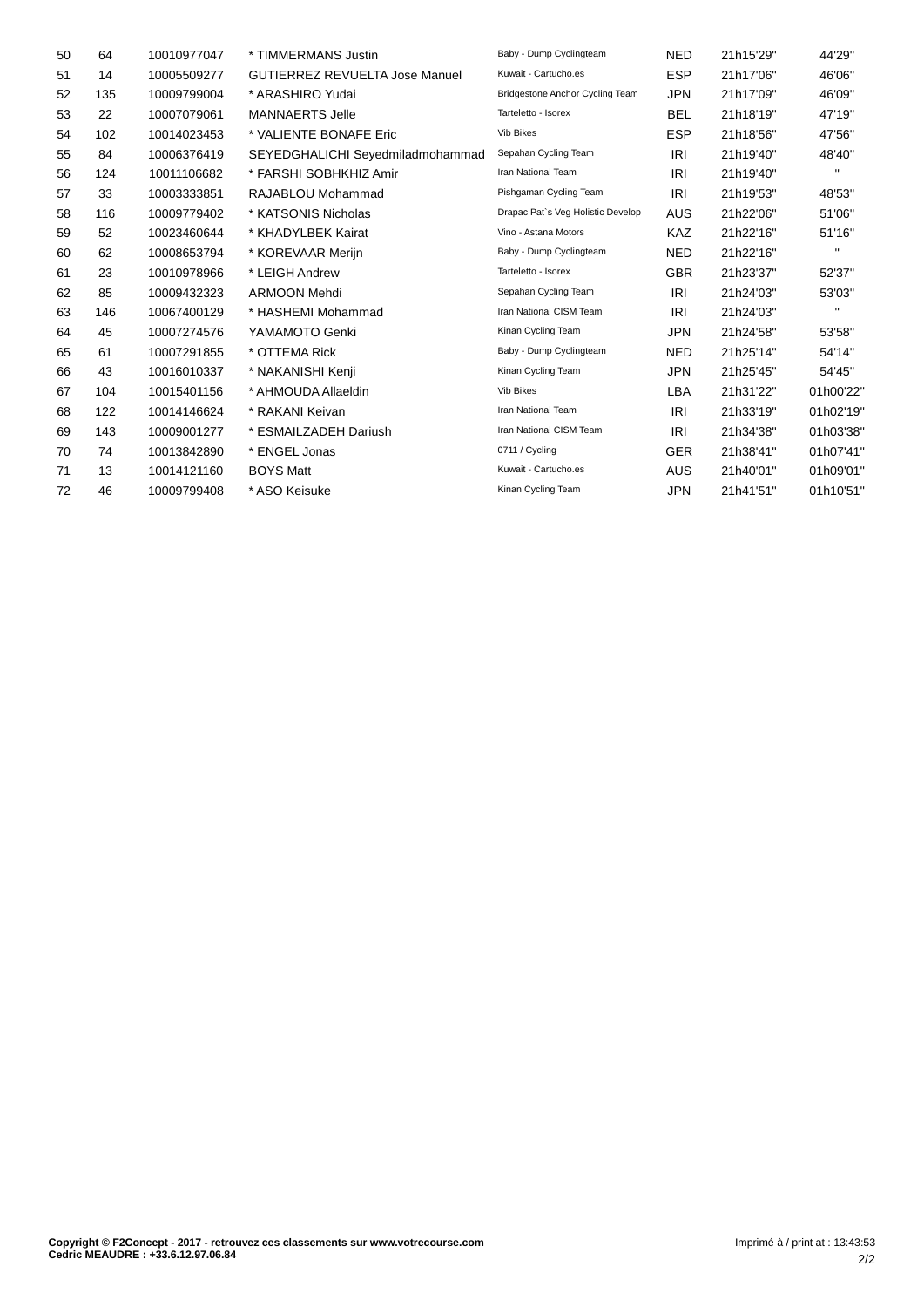

### **CLASSEMENT DES SPRINTS SPRINTS CLASSIFICATION**

## **JOIR OF RATI**

**Etape - Stage :** 5

Sarein - Tabriz

**Date :** 12/10/2017

**Organisateur - Organiser :** The East Azarbaijan Youth and Sports Organisation

**Epreuve - Race :** Tour Of Iran 2017

#### **Classement de l'étape - Stage classification Classement général - General classification**

| Rq | Dos.            | Nom Prénom               | Nat.       | Equipe     | Pts            | Bon. | Ra<br>Rk | Dos.<br><b>Bib</b> | Nom Prénom<br>Last name First name | N° licence UCI<br><b>UCI Code</b> | Equipe<br>Team | Pts |
|----|-----------------|--------------------------|------------|------------|----------------|------|----------|--------------------|------------------------------------|-----------------------------------|----------------|-----|
|    | km 103 - Sprint |                          |            |            |                |      |          | 66                 | <b>DOETS Marco</b>                 |                                   | <b>BDC</b>     | 22  |
|    | 61              | <b>OTTEMA Rick</b>       | <b>NED</b> | <b>BDC</b> | 6              | 3    | 2        | 61                 | <b>OTTEMA Rick</b>                 |                                   | <b>BDC</b>     | 20  |
| 2  | 62              | <b>KOREVAAR Merijn</b>   | <b>NED</b> | <b>BDC</b> | 4              | 2    | 3        | 6                  | DAVIDENOK IIya                     |                                   | <b>TST</b>     | 12  |
| 3  | 11              | <b>SCHUMACHER Stefan</b> | <b>GER</b> | <b>KWC</b> | 2              |      | 4        | 113                | <b>ROSS Mathew</b>                 |                                   | <b>DPV</b>     | 6   |
|    |                 |                          |            |            |                |      | 5        | 81                 | <b>NATEGHI Hossein</b>             |                                   | <b>SPT</b>     | 6   |
|    | km 138 - Sprint |                          |            |            |                |      | 6        | 53                 | NEPOMNYACHSHIY Yevgeniy            |                                   | <b>VAM</b>     |     |
|    | 113             | <b>ROSS Mathew</b>       | <b>AUS</b> | <b>DPV</b> | 6              | 3    |          | 15                 | <b>MRAOUNI Salaheddine</b>         |                                   | <b>KWC</b>     |     |
| 2  | 66              | <b>DOETS Marco</b>       | <b>NED</b> | <b>BDC</b> | $\overline{4}$ | 2    | 8        | 62                 | <b>KOREVAAR Merijn</b>             |                                   | <b>BDC</b>     |     |
| 3  | 22              | <b>MANNAERTS Jelle</b>   | <b>BEL</b> | <b>TIS</b> | $\overline{2}$ |      | 9        | 85                 | <b>ARMOON Mehdi</b>                |                                   | <b>SPT</b>     |     |
|    |                 |                          |            |            |                |      | 10       | 22                 | MANNAFRTS IPIIP                    |                                   | TIS            |     |

| Classement de l'étape - Stage classification |            |            |                         |      | Classement général - General classification |                    |                                      |                                   |                |     |  |
|----------------------------------------------|------------|------------|-------------------------|------|---------------------------------------------|--------------------|--------------------------------------|-----------------------------------|----------------|-----|--|
| Nom Prénom                                   | Nat.       | Equipe     | Pts                     | Bon. | Rq<br>Rk                                    | Dos.<br><b>Bib</b> | Nom Prénom<br>Last name First name   | N° licence UCI<br><b>UCI Code</b> | Equipe<br>Team | Pts |  |
| orint                                        |            |            |                         |      | 1                                           | 66                 | <b>DOETS Marco</b>                   |                                   | <b>BDC</b>     | 22  |  |
| <b>OTTEMA Rick</b>                           | <b>NED</b> | <b>BDC</b> | 6                       | 3    | 2                                           | 61                 | <b>OTTEMA Rick</b>                   |                                   | <b>BDC</b>     | 20  |  |
| KOREVAAR Merijn                              | <b>NED</b> | <b>BDC</b> | 4                       | 2    | 3                                           | 6                  | <b>DAVIDENOK IIya</b>                |                                   | <b>TST</b>     | 12  |  |
| SCHUMACHER Stefan                            | <b>GER</b> | <b>KWC</b> | 2                       | 1    | 4                                           | 113                | <b>ROSS Mathew</b>                   |                                   | <b>DPV</b>     | 6   |  |
|                                              |            |            |                         |      | 5                                           | 81                 | <b>NATEGHI Hossein</b>               |                                   | <b>SPT</b>     | 6   |  |
| orint                                        |            |            |                         |      | 6                                           | 53                 | NEPOMNYACHSHIY Yevgeniy              |                                   | VAM            | 4   |  |
| <b>ROSS Mathew</b>                           | <b>AUS</b> | <b>DPV</b> | 6                       | 3    | 7                                           | 15                 | <b>MRAOUNI Salaheddine</b>           |                                   | <b>KWC</b>     | 4   |  |
| DOETS Marco                                  | <b>NED</b> | <b>BDC</b> | $\overline{4}$          | 2    | 8                                           | 62                 | <b>KOREVAAR Merijn</b>               |                                   | <b>BDC</b>     | 4   |  |
| <b>MANNAERTS Jelle</b>                       | <b>BEL</b> | <b>TIS</b> | $\overline{\mathbf{c}}$ | 1    | 9                                           | 85                 | <b>ARMOON Mehdi</b>                  |                                   | <b>SPT</b>     | 4   |  |
|                                              |            |            |                         |      | 10                                          | 22                 | <b>MANNAERTS Jelle</b>               |                                   | <b>TIS</b>     | 4   |  |
|                                              |            |            |                         |      | 11                                          | 11                 | <b>SCHUMACHER Stefan</b>             |                                   | <b>KWC</b>     | 2   |  |
|                                              |            |            |                         |      | 12                                          | 126                | <b>BEYK KHORMIZI Hamid</b>           |                                   | IRI            | 2   |  |
|                                              |            |            |                         |      | 13                                          | 26                 | DE ROOZE Niels                       |                                   | <b>TIS</b>     | 2   |  |
|                                              |            |            |                         |      | 14                                          | 14                 | <b>GUTIERREZ REVUELTA Jose Manue</b> |                                   | <b>KWC</b>     | 2   |  |
|                                              |            |            |                         |      | 15                                          | 23                 | <b>LEIGH Andrew</b>                  |                                   | <b>TIS</b>     | 2   |  |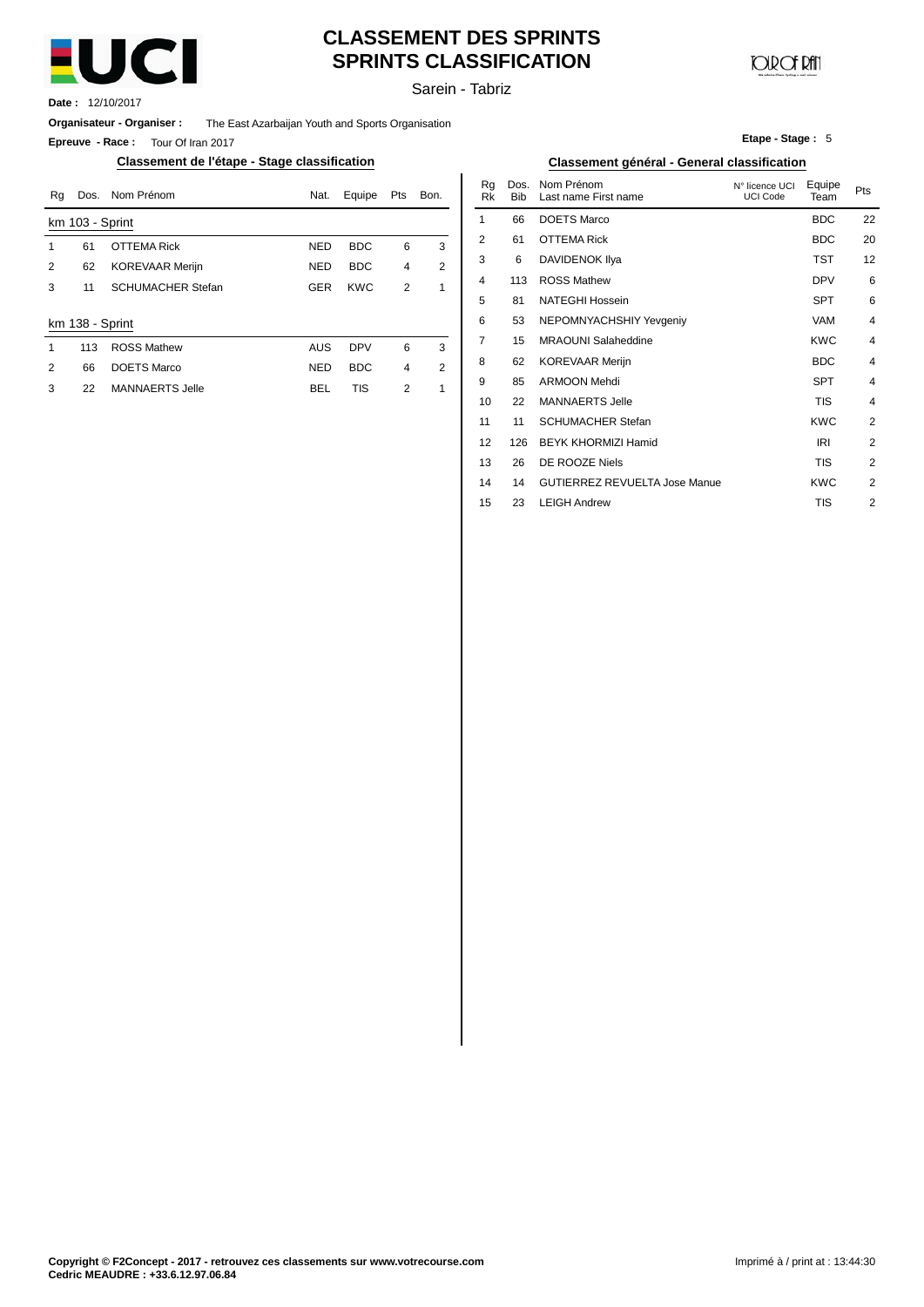

## **MEILLEUR GRIMPEUR MOUNTAIN CLASSIFICATION**

## **NDOF DAL**

Sarein - Tabriz

NATEGHI Hossein MONIER Damien STOCKMAN Michiel VOLOSHIN Alexey ISHIBASHI Manabu

12/10/2017 **Date :**

#### The East Azarbaijan Youth and Sports **Organisateur - Organiser :**

Tour Of Iran 2017 **Epreuve - Race :**

| Rg<br><b>Rk</b> | Dos.<br><b>Bib</b> | Nom Prénom<br>Last name First name | Nat.       | Equipe<br>Team | Pts            | Bon. | Rg<br><b>Rk</b> | Dos<br>Bit     |
|-----------------|--------------------|------------------------------------|------------|----------------|----------------|------|-----------------|----------------|
|                 | km 32 - Cat.1      |                                    |            |                |                |      | 1               | 6              |
| 1               | 34                 | KOLAHDOUZ HAGH Amir                | <b>IRI</b> | <b>PKY</b>     | 15             |      | $\overline{2}$  | 34             |
| 2               | 5                  | <b>GHAFFARI Vahid</b>              | <b>IRI</b> | <b>TST</b>     | 12             |      | 3               | 31             |
| 3               | 113                | <b>ROSS Mathew</b>                 | AUS        | <b>DPV</b>     | 10             |      | 4               | $\overline{2}$ |
| 4               | 11                 | <b>SCHUMACHER Stefan</b>           | <b>GER</b> | <b>KWC</b>     | 8              |      | 5               | 142            |
| 5               | 41                 | CRAWFORD Jai                       | <b>AUS</b> | <b>KIN</b>     | 6              |      | 6               | 85             |
| 6               | 1                  | MIZBANI IRANAGH Ghader             | <b>IRI</b> | <b>TST</b>     | $\overline{4}$ |      | 7               | 15             |
| 7               | 81                 | <b>NATEGHI Hossein</b>             | IRI        | <b>SPT</b>     | 2              |      | 8               | 5              |
| 8               | 61                 | <b>OTTEMA Rick</b>                 | <b>NED</b> | <b>BDC</b>     | 1              |      | 9               | 14             |
|                 |                    |                                    |            |                |                |      | 10              | 21             |
|                 |                    | km 155.5 - Cat.2                   |            |                |                |      | 11              | 82             |
| 1               | 82                 | RAHMANIBEIRAGH Mohsen              | <b>IRI</b> | <b>SPT</b>     | 10             |      | 12              | 113            |
| $\overline{2}$  | $\overline{2}$     | POURSEYEDIGOLAKHOUR Mirsama        | <b>IRI</b> | <b>TST</b>     | $\overline{7}$ |      | 13              | $\overline{4}$ |
| 3               | 6                  | DAVIDENOK IIya                     | KAZ        | <b>TST</b>     | 6              |      | 14              | 46             |
| 4               | 15                 | <b>MRAOUNI Salaheddine</b>         | <b>MAR</b> | <b>KWC</b>     | $\overline{4}$ |      | 15              | 61             |
| 5               | 21                 | <b>RUIJGH Rob</b>                  | <b>NED</b> | <b>TIS</b>     | $\overline{2}$ |      | 16              | 11             |

|  | 133 ISHIBASHI Manabu | JPN | <b>BGT</b> |  |
|--|----------------------|-----|------------|--|
|  |                      |     |            |  |

#### **Etape - Stage :** 5 **Classement de l'étape - Stage classification Classement général - General classification** Rg Rk 1 9 10 11 12 13 14 15 16 17 18 19 20 21 22 23 24 Dos. Bib 34 31 2 142 85 15 5 14 21 113 4  $\overline{AB}$ 61 11 41 3 1 32 115 12 42 35 Nom Prénom Bon. Rk Bib Last name First name example and the UCI ID Equipe Pts 48 29 <sup>23</sup> GHAFFARI Vahid MOAZAMI GODARZI Arvin 19 17 15 14 12 12 11 10 <sup>10</sup> RAHMANIBEIRAGH Mohsen 10 10 MRAOUNI Salaheddine MAR KWC 4 15 61 OTTEMA Rick 10007291855 BDC 9 8 7 6 5 5 2  $\overline{2}$  $\overline{2}$ 2 UCI ID DAVIDENOK Ilya KOLAHDOUZ HAGH Amir POURSEYEDIGOLAKHOUR Mirsam KHORSHID Khalil ARMOON Mehdi MRAOUNI Salaheddine GHAFFARI Vahid GUTIERREZ REVUELTA Jose Manue RUIJGH Rob RAHMANIBEIRAGH Mohsen **ROSS Mathew** POURHASHEMI Hamid ASO Keisuke **OTTEMA Rick** SCHUMACHER Stefan CRAWFORD Jai SAFARZADEH Saeid MIZBANI IRANAGH Ghader HOSSEINI Reza FEATONBY Jesse REBELLIN Davide LEBAS Thomas GANJKHANLOU Mohammad Equipe Team 10006878189 10007803733 10006407842 10007166866 10009433737 10009432323 10008686938 10006088752 10005509277 10003080439 10007448671 10009117172 10009433636 10009799408 10007291855 10002208146 10003326070 10004557465 10001198134 10006376318 10011124971 10000991808 10005595264 10010653513 TST **PKY PKY** TST CIS **SPT** KWC TST KWC TIS SPT DPV TST **KIN** BDC KWC KIN TST TST **PKY** DPV KWC KIN **PKY**

SPT **BGT** TIS VAM BGT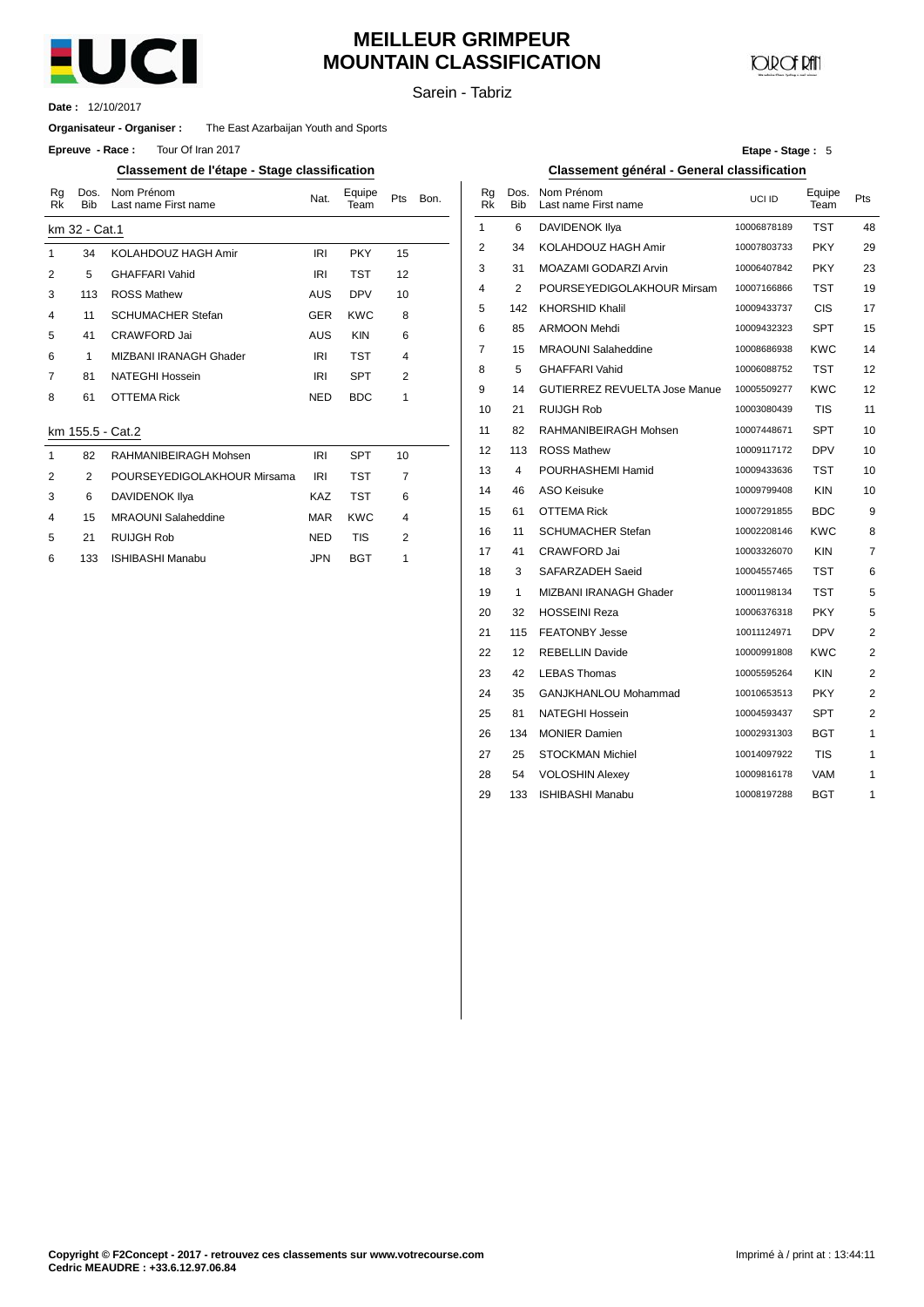

#### Sarein - Tabriz **CLASSEMENT GENERAL DES JEUNES BEST YOUNG GENERAL CLASSIFICATION**

**JOIR OF RAT** 

**Etape - Stage :** 5

**Distance :** 896.5 km

**Date :** 12/10/2017

#### **Organisateur - Organiser :** The East Azarbaijan Youth and Sports

**Epreuve - Race :** Tour Of Iran 2017

|              |             | $E$ preuve - Race. Tour Orlian 2017 |                                            |             |               |              |
|--------------|-------------|-------------------------------------|--------------------------------------------|-------------|---------------|--------------|
| Rang<br>Rank | Dos.<br>Bib | NOM Prénom<br>Last name First Name  | Equipe<br>Team                             | UCI ID      | Temps<br>Time | Ecart<br>Gap |
| 1            | 6           | DAVIDENOK Ilya                      | Tabriz Shahrdary Team                      | 10006878189 | 20h31'01"     |              |
| 2            | 71          | <b>TOFFALI Nicola</b>               | 0711 / Cycling                             | 10010971791 | 20h31'04"     | 03"          |
| 3            | 113         | <b>ROSS Mathew</b>                  | Drapac Pat's Veg Holistic Development Team | 10009117172 | 20h31'36"     | 35"          |
| 4            | 34          | KOLAHDOUZ HAGH Amir                 | Pishgaman Cycling Team                     | 10007803733 | 20h32'15"     | 01'14"       |
| 5            | 24          | STOCKMAN Abram                      | Tarteletto - Isorex                        | 10013892404 | 20h32'37"     | 01'36"       |
| 6            | 126         | BEYK KHORMIZI Hamid                 | Iran National Team                         | 10007210114 | 20h37'19"     | 06'18"       |
| 7            | 66          | <b>DOETS Marco</b>                  | Baby - Dump Cyclingteam                    | 10010976946 | 20h42'33"     | 11'32"       |
| 8            | 25          | <b>STOCKMAN Michiel</b>             | Tarteletto - Isorex                        | 10014097922 | 20h48'11"     | 17'10"       |
| 9            | 54          | <b>VOLOSHIN Alexey</b>              | Vino - Astana Motors                       | 10009816178 | 20h49'09"     | 18'08"       |
| 10           | 103         | <b>SAHBAOUI Soufiane</b>            | Vib Bikes                                  | 10010094751 | 20h51'05"     | 20'04"       |
| 11           | 73          | <b>BALLET Alexandre</b>             | 0711 / Cycling                             | 10009051696 | 20h52'24"     | 21'23"       |
| 12           | 56          | SOKOLOV Nikita                      | Vino - Astana Motors                       | 10015082672 | 20h54'12"     | 23'11"       |
| 13           | 111         | <b>YATES Theodore</b>               | Drapac Pat's Veg Holistic Development Team | 10009000469 | 20h55'25"     | 24'24"       |
| 14           | 51          | <b>ASTAFYEV Stepan</b>              | Vino - Astana Motors                       | 10009385742 | 20h57'22"     | 26'21"       |
| 15           | 15          | <b>MRAOUNI Salaheddine</b>          | Kuwait - Cartucho.es                       | 10008686938 | 21h02'10"     | 31'09"       |
| 16           | 83          | <b>EBADI Hamed</b>                  | Sepahan Cycling Team                       | 10008711489 | 21h04'25"     | 33'24"       |
| 17           | 55          | <b>OVSYANNIKOV Alexandr</b>         | Vino - Astana Motors                       | 10011045957 | 21h07'59"     | 36'58"       |
| 18           | 133         | <b>ISHIBASHI Manabu</b>             | <b>Bridgestone Anchor Cycling Team</b>     | 10008197288 | 21h07'59"     | 36'58"       |
| 19           | 35          | GANJKHANLOU Mohammad                | Pishgaman Cycling Team                     | 10010653513 | 21h09'58"     | 38'57"       |
| 20           | 125         | <b>MORADI Mohammad Amin</b>         | <b>Iran National Team</b>                  | 10013986572 | 21h10'17"     | 39'16"       |
| 21           | 72          | <b>HUGGER Jan</b>                   | 0711 / Cycling                             | 10010791131 | 21h10'24"     | 39'23"       |
| 22           | 114         | <b>PANE James</b>                   | Drapac Pat's Veg Holistic Development Team | 10014260394 | 21h12'49"     | 41'48"       |
| 23           | 123         | ALIZADEHCHAKHLOU Jafar              | Iran National Team                         | 10016155130 | 21h13'28"     | 42'27"       |
| 24           | 112         | <b>WHITE Liam</b>                   | Drapac Pat's Veg Holistic Development Team | 10012902802 | 21h13'50"     | 42'49"       |
| 25           | 26          | DE ROOZE Niels                      | Tarteletto - Isorex                        | 10008857696 | 21h15'08"     | 44'07"       |
| 26           | 64          | <b>TIMMERMANS Justin</b>            | Baby - Dump Cyclingteam                    | 10010977047 | 21h15'29"     | 44'28"       |
| 27           | 135         | ARASHIRO Yudai                      | <b>Bridgestone Anchor Cycling Team</b>     | 10009799004 | 21h17'09"     | 46'08"       |
| 28           | 102         | <b>VALIENTE BONAFE Eric</b>         | <b>Vib Bikes</b>                           | 10014023453 | 21h18'56"     | 47'55"       |
| 29           | 124         | <b>FARSHI SOBHKHIZ Amir</b>         | Iran National Team                         | 10011106682 | 21h19'40"     | 48'39"       |
| 30           | 116         | <b>KATSONIS Nicholas</b>            | Drapac Pat's Veg Holistic Development Team | 10009779402 | 21h22'06"     | 51'05"       |
| 31           | 52          | <b>KHADYLBEK Kairat</b>             | Vino - Astana Motors                       | 10023460644 | 21h22'16"     | 51'15"       |
| 32           | 62          | <b>KOREVAAR Merijn</b>              | Baby - Dump Cyclingteam                    | 10008653794 | 21h22'16"     | 51'15"       |
| 33           | 23          | <b>LEIGH Andrew</b>                 | Tarteletto - Isorex                        | 10010978966 | 21h23'37"     | 52'36"       |
| 34           | 146         | HASHEMI Mohammad                    | Iran National CISM Team                    | 10067400129 | 21h24'03"     | 53'02"       |
| 35           | 61          | <b>OTTEMA Rick</b>                  | Baby - Dump Cyclingteam                    | 10007291855 | 21h25'14"     | 54'13"       |
| 36           | 43          | NAKANISHI Kenji                     | Kinan Cycling Team                         | 10016010337 | 21h25'45"     | 54'44"       |
| 37           | 104         | AHMOUDA Allaeldin                   | Vib Bikes                                  | 10015401156 | 21h31'22"     | 01h00'21"    |
| 38           | 122         | RAKANI Keivan                       | <b>Iran National Team</b>                  | 10014146624 | 21h33'19"     | 01h02'18"    |
| 39           | 143         | <b>ESMAILZADEH Dariush</b>          | Iran National CISM Team                    | 10009001277 | 21h34'38"     | 01h03'37"    |
| 40           | 74          | <b>ENGEL Jonas</b>                  | 0711 / Cycling                             | 10013842890 | 21h38'41"     | 01h07'40"    |
| 41           | 46          | <b>ASO Keisuke</b>                  | Kinan Cycling Team                         | 10009799408 | 21h41'51"     | 01h10'50"    |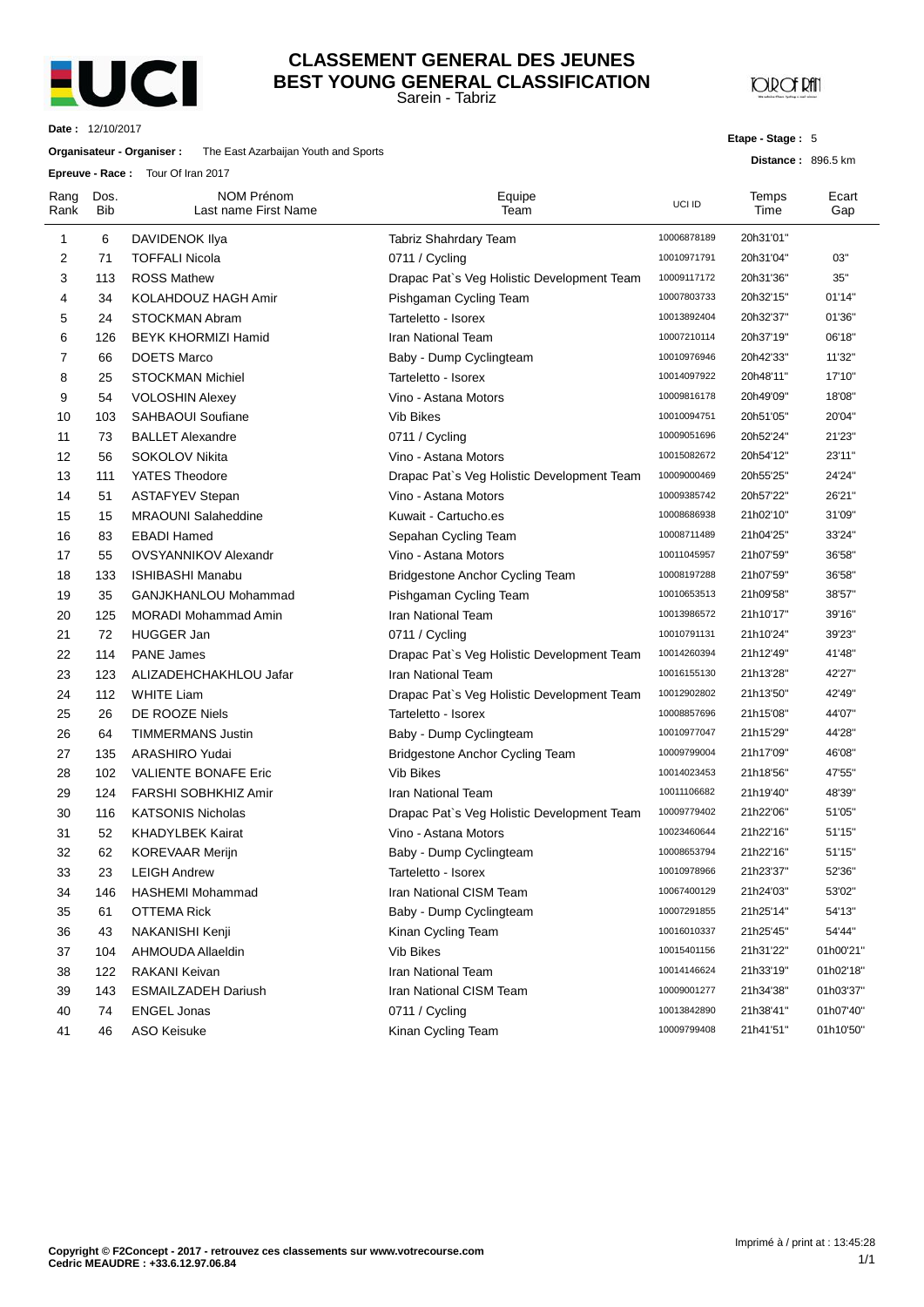

#### **CLASSEMENT PAR EQUIPE - TEAM CLASSIFICATION**

Sarein - Tabriz

### **JOIR OF RATI**

**Etape - Stage :** 5

**Date :** 12/10/2017

 $\overline{a}$ 

**Organisateur - Organiser :** The East Azarbaijan Youth and Sports

**Epreuve - Race :** Tour Of Iran 2017

#### **Classement de l'étape - Stage classification Classement général - Général classification**

| Rg<br>Rk | Equipe<br>Team                                                  | Temps<br>Time | Ecart<br>Gap |
|----------|-----------------------------------------------------------------|---------------|--------------|
| 1        | Kuwait - Cartucho.es<br>$12 - 15 - 14$                          | 13h14'25"     |              |
| 2        | 0711 / Cycling<br>$71 - 72 - 73$                                | 13h14'26"     | 01"          |
| 3        | Pishgaman Cycling Team<br>$35 - 36 - 31$                        | 13h14'55"     | 30"          |
| 4        | Bridgestone Anchor Cycling Team<br>134 - 131 - 133              | 13h14'55"     | 30"          |
| 5        | Vino - Astana Motors<br>$51 - 54 - 52$                          | 13h15'05"     | 40"          |
| 6        | Sepahan Cycling Team<br>$81 - 84 - 83$                          | 13h15'06"     | 41"          |
| 7        | Tarteletto - Isorex<br>$22 - 21 - 25$                           | 13h15'06"     | 41"          |
| 8        | Baby - Dump Cyclingteam<br>$66 - 63 - 65$                       | 13h15'06"     | 41"          |
| 9        | Tabriz Shahrdary Team<br>$2 - 4 - 6$                            | 13h15'06"     | 41"          |
| 10       | Drapac Pat's Veg Holistic Development Team<br>$111 - 113 - 115$ | 13h15'06"     | 41"          |
| 11       | Iran National Team<br>121 - 126 - 125                           | 13h15'06"     | 41"          |
| 12       | Kinan Cycling Team<br>$42 - 43 - 45$                            | 13h15'56"     | 01'31"       |
| 13       | Vib Bikes<br>103 - 102 - 104                                    | 13h19'31"     | 05'06"       |
| 14       | Iran National CISM Team<br>146 - 142 - 143                      | 13h23'18"     | 08'53"       |

| Rq<br>Rk | Equipe<br>Team                             | Temps<br>Time | Ecart<br>Gap |
|----------|--------------------------------------------|---------------|--------------|
| 1        | Tabriz Shahrdary Team                      | 61h35'33"     |              |
| 2        | Pishgaman Cycling Team                     | 61h37'16"     | 01'43"       |
| 3        | Tarteletto - Isorex                        | 61h51'58"     | 16'25"       |
| 4        | Drapac Pat's Veg Holistic Development Team | 61h52'34"     | 17'01"       |
| 5        | Baby - Dump Cyclingteam                    | 61h58'10"     | 22'37"       |
| 6        | Vino - Astana Motors                       | 62h10'04"     | 34'31"       |
| 7        | Kuwait - Cartucho.es                       | 62h10'21"     | 34'48"       |
| 8        | <b>Bridgestone Anchor Cycling Team</b>     | 62h14'32"     | 38'59"       |
| 9        | 0711 / Cycling                             | 62h33'58"     | 58'25"       |
| 10       | <b>Iran National Team</b>                  | 62h40'56"     | 01h05'23"    |
| 11       | Sepahan Cycling Team                       | 62h56'38"     | 01h21'05"    |
| 12       | Kinan Cycling Team                         | 62h58'08"     | 01h22'35"    |
| 13       | Iran National CISM Team                    | 63h25'00"     | 01h49'27"    |
| 14       | <b>Vib Bikes</b>                           | 63h35'41"     | 02h00'08"    |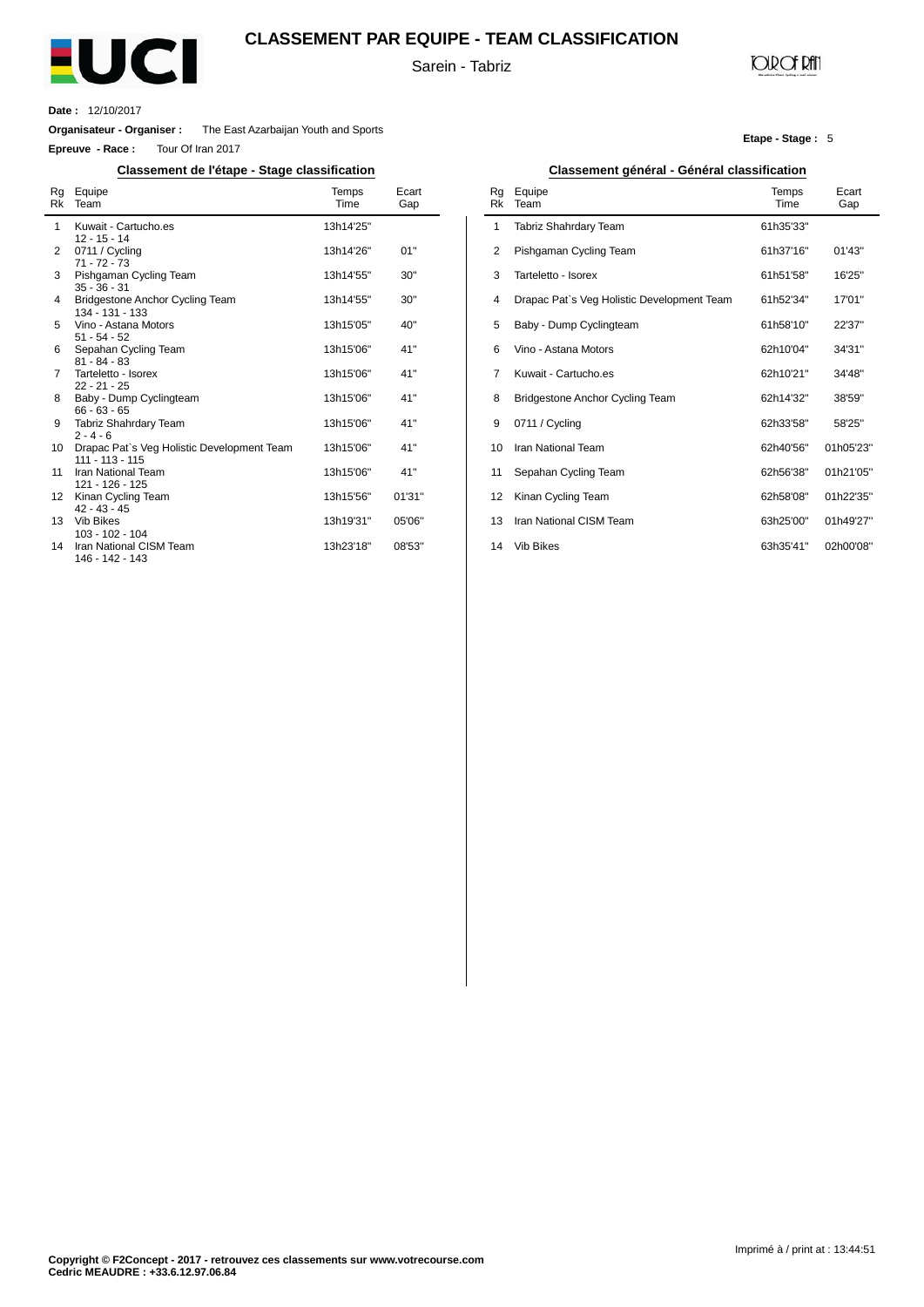# **Communiqué des commissaires Communique of the Commissaires panel**

Tour Of Iran 2017 Du 08/10/17 au 13/10/17

**Communique N°5 (étape/Stage : Sarein - Tabriz)**

# *Art. 12.1.040 - 30.1*

Acts of violence among riders - Stage race

Number 15 - MRAOUNI Salaheddine - Kuwait - Cartucho.es - 10008686938

Fine 200CHF and 1' penalty

# *Art. 12.1.040 - 28*

Failure to respect instructions by the Commissaires

T.M. Pishgaman Cycling Team - SEYEDREZAEIKHORMIZI Seyedmostafa - 10002677382

Fine 200CHF

# *VotreCourse Information*

Please bring back the transponders at finish line (Photofinish Truck) as soon as possible after stage finish. Thank you.

Epreuve organisée par : The East Azarbaijan Youth and Sports Organisation

Imprimé à / print at : 13:46:29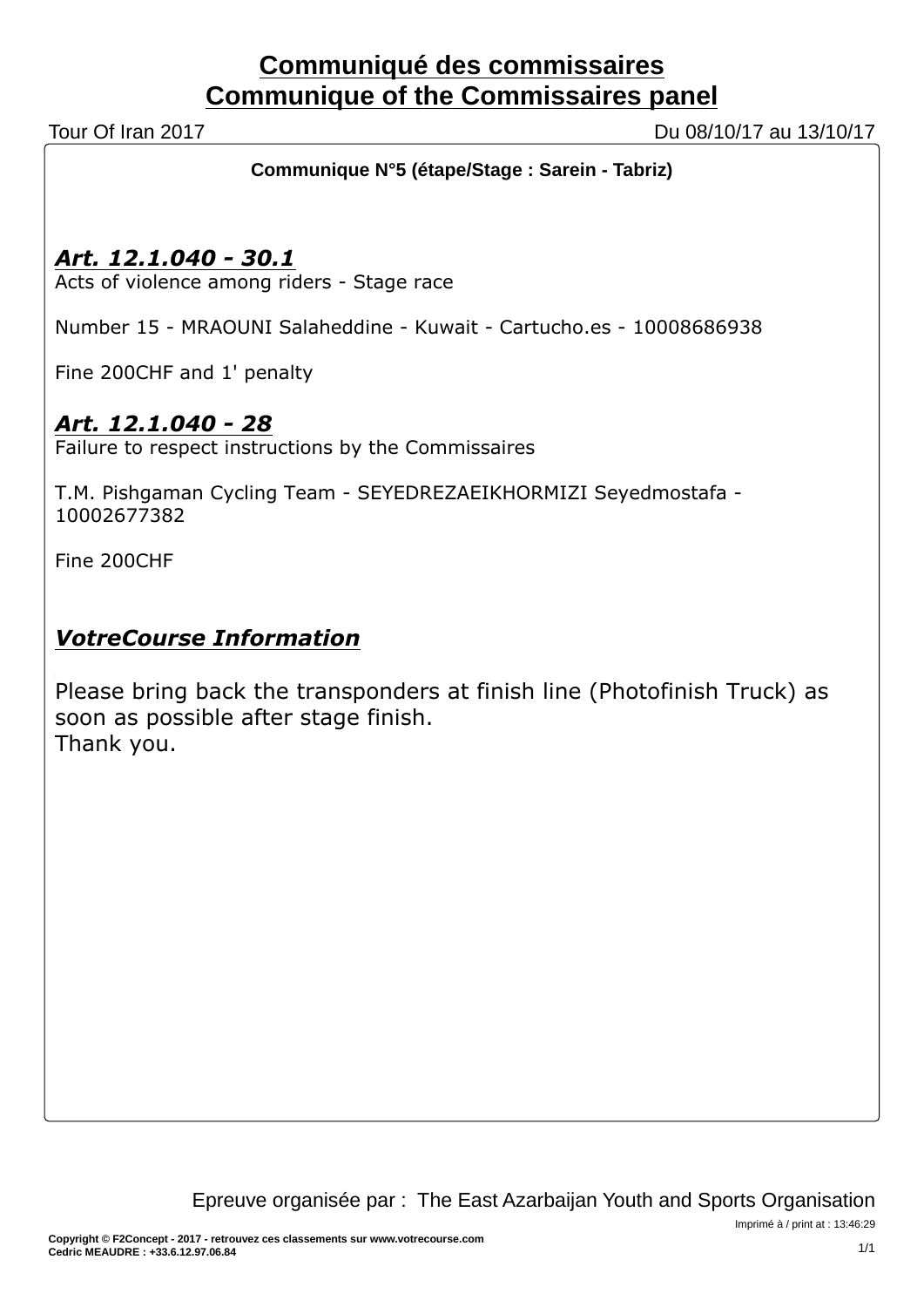# **ORDRE DES VOITURES POUR L'ETAPE N° 6 CONVOY ORDER FOR STAGE 6**

Tabriz - Tabriz

13/10/2017 **Date :**

The East Azarbaijan Youth and Sports **Organisateur - Organiseur :**

Tour Of Iran 2017 **Epreuve - Race :**

| Rang<br>Rank | Equipe<br>Team                             |
|--------------|--------------------------------------------|
| 1            | Tarteletto - Isorex                        |
| 2            | Tabriz Shahrdary Team                      |
| 3            | 0711 / Cycling                             |
| 4            | Drapac Pat's Veg Holistic Development Team |
| 5            | Vino - Astana Motors                       |
| 6            | Kuwait - Cartucho.es                       |
| 7            | Pishgaman Cycling Team                     |
| 8            | Kinan Cycling Team                         |
| 9            | Baby - Dump Cyclingteam                    |
| 10           | <b>Bridgestone Anchor Cycling Team</b>     |
| 11           | Iran National CISM Team                    |
| 12           | Iran National Team                         |
| 13           | Vib Bikes                                  |
| 14           | Sepahan Cycling Team                       |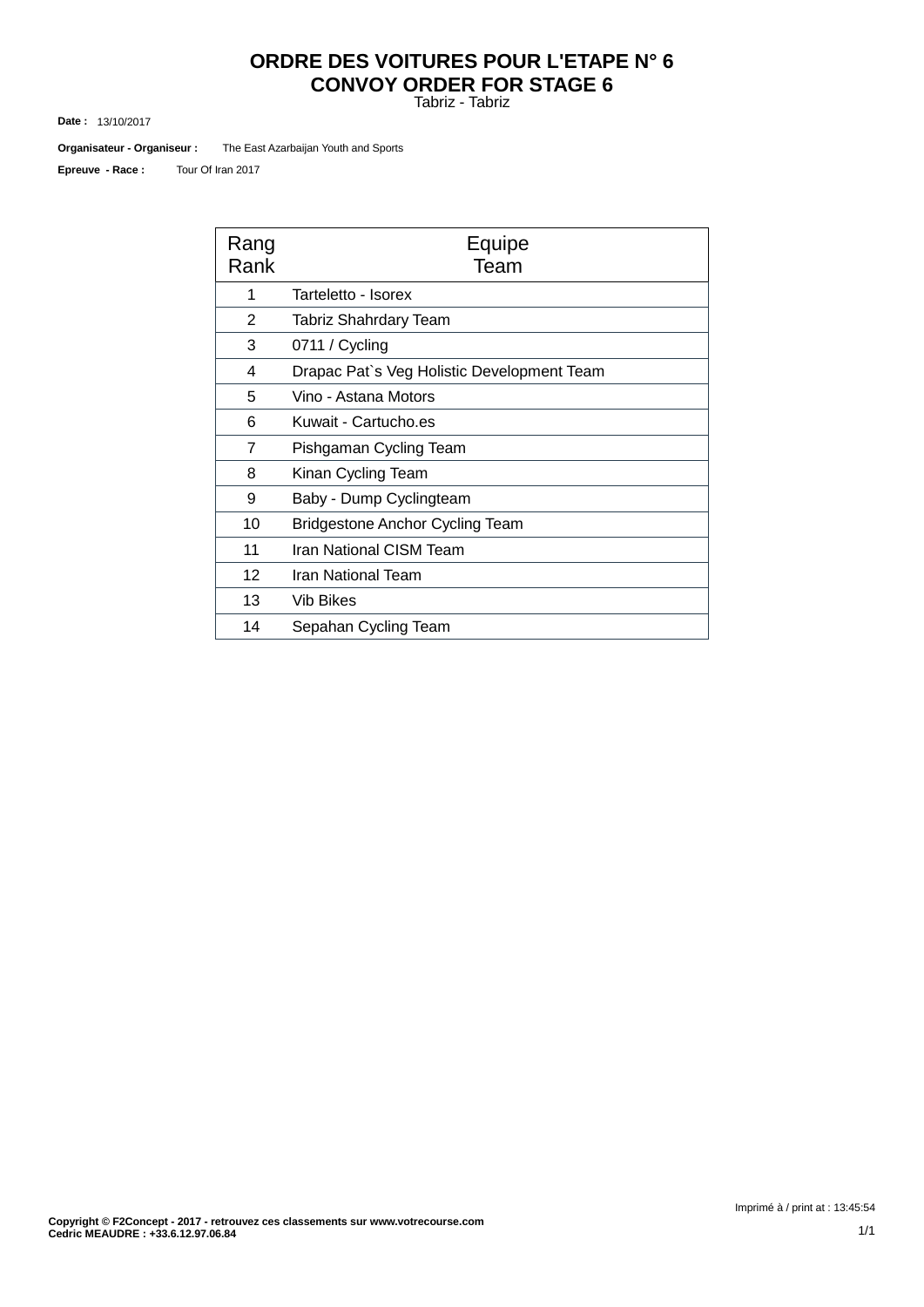#### **PORTEURS DE MAILLOTS POUR L'ETAPE N°6 JERSEY WEARERS FOR STAGE 6**

Tour Of Iran 2017 **Organisateur - Organiser :** The East Azarbaijan Youth and Sports **Date :** 12/10/2017 **Epreuve - Race :**

| Classement général au temps / General classification                                                               |
|--------------------------------------------------------------------------------------------------------------------|
| RUIJGH Rob - Tarteletto - Isorex (21)                                                                              |
| Classement général des GPM / Moutain classification                                                                |
| Leader: DAVIDENOK Ilya - Tabriz Shahrdary Team (6)<br>Porteur / Wearer: DAVIDENOK Ilya - Tabriz Shahrdary Team (6) |
| Classement général des sprints / Sprints classification                                                            |
| Leader: DOETS Marco - Baby - Dump Cyclingteam (66)<br>Porteur / Wearer: DOETS Marco - Baby - Dump Cyclingteam (66) |
| Classement général des jeunes / Best young classification                                                          |
| Leader: DAVIDENOK Ilya - Tabriz Shahrdary Team (6)<br>Porteur / Wearer: TOFFALI Nicola - 0711 / Cycling (71)       |
| Classement général par équipe / Team classification                                                                |
| Tabriz Shahrdary Team                                                                                              |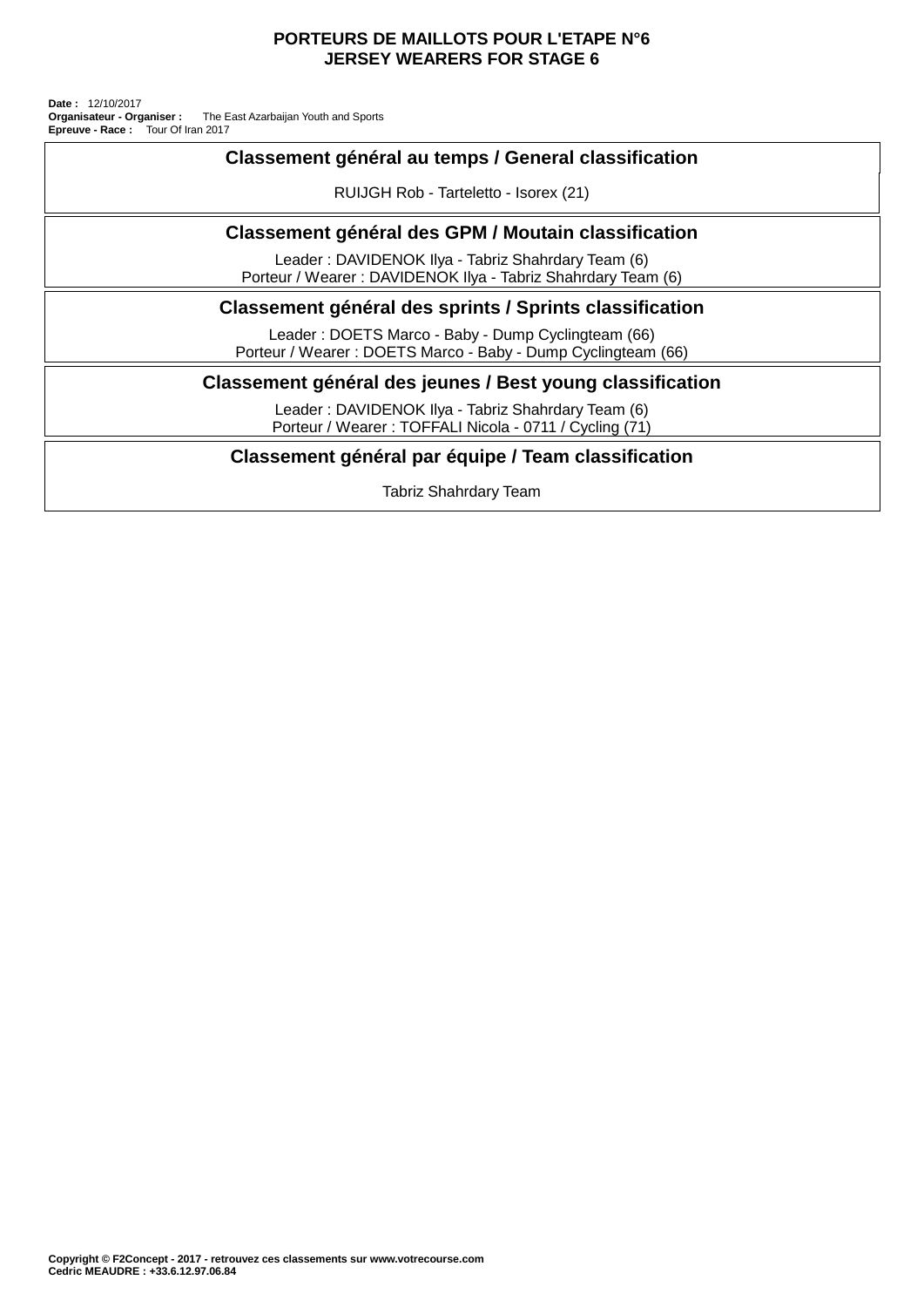# **GRILLE - GRID**

**Etape - Stage**: 6 6 **The East Azarbaijan Youth and Sports Organisation** 

| Tabriz Shahrdary Team                         | MIZBANI IRANAGH Ghader<br>13eme à 01'25"(192)         | $\overline{\mathbf{c}}$<br>POURSEYEDIGOLAKHOU<br>R Mirsamad<br>20eme à 05'37"(149) | 3<br>SAFARZADEH Saeid<br>8eme à 47"(108)                  | POURHASHEMI Hamid<br>12eme à 01'25"(119)                                | 5<br><b>GHAFFARI Vahid</b><br>48eme à 43'42"(240)        | 6<br>* DAVIDENOK Ilya<br>2eme à 01"(76)           |
|-----------------------------------------------|-------------------------------------------------------|------------------------------------------------------------------------------------|-----------------------------------------------------------|-------------------------------------------------------------------------|----------------------------------------------------------|---------------------------------------------------|
| Kuwait - Cartucho.es                          | 11<br><b>SCHUMACHER Stefan</b><br>21eme à 06'12"(173) | 12<br><b>REBELLIN Davide</b><br>7eme à 46"(117)                                    | 13<br><b>BOYS Matt</b><br>71eme à 01h09'01"(365)          | 14<br><b>GUTIERREZ REVUELTA</b><br>Jose Manuel<br>51eme à 46'06"(255)   | 15<br>MRAOUNI Salaheddine<br>34eme à 31'10"(175)         | 16                                                |
| Tarteletto - Isorex                           | 21<br><b>RUIJGH Rob</b><br>1er en 20h31'00"(64)       | 22<br>MANNAERTS Jelle<br>53eme à 47'19"(198)                                       | 23<br>* LEIGH Andrew<br>61eme à 52'37"(289)               | 24<br>* STOCKMAN Abram<br>14eme à 01'37"(105)                           | 25<br>* STOCKMAN Michiel<br>24eme à 17'11"(132)          | 26<br>* DE ROOZE Niels<br>49eme à 44'08"(258)     |
| Pishgaman Cycling Team                        | 31<br>MOAZAMI GODARZI Arvin<br>11eme à 01'25"(114)    | 32<br><b>HOSSEINI Reza</b><br>15eme à 01'37"(126)                                  | 33<br>RAJABLOU Mohammad<br>57eme à 48'53"(296)            | 34<br>KOLAHDOUZ HAGH Amir<br>9eme à 01'15"(139)                         | 35<br>* GANJKHANLOU<br>Mohammad<br>40eme à 38'58"(101)   | 36<br>SOHRABI Mehdi<br>41eme à 39'17"(177)        |
| Kinan Cycling Team                            | 41<br>CRAWFORD Jai<br>37eme à 36'40"(170)             | 42<br><b>LEBAS Thomas</b><br>10eme à 01'19"(113)                                   | 43<br>* NAKANISHI Kenji<br>66eme à 54'45"(303)            | 45<br>YAMAMOTO Genki<br>64eme à 53'58"(291)                             | 46<br>* ASO Keisuke<br>72eme à 01h10'51"(328)            |                                                   |
| Vino - Astana Motors                          | 51<br>* ASTAFYEV Stepan<br>33eme à 26'22"(200)        | 52<br>* KHADYLBEK Kairat<br>59eme à 51'16"(204)                                    | 53<br>NEPOMNYACHSHIY<br>Yevgeniy<br>6eme à 37"(99)        | 54<br>* VOLOSHIN Alexey<br>26eme à 18'09"(101)                          | 55<br><b>OVSYANNIKOV Alexandr</b><br>38eme à 36'59"(174) | 56<br>* SOKOLOV Nikita<br>30eme à 23'12"(139)     |
| Baby - Dump Cyclingteam                       | 61<br>* OTTEMA Rick<br>65eme à 54'14"(275)            | 62<br>* KOREVAAR Merijn<br>60eme à 51'16"(260)                                     | 63<br><b>KERS Koos Jeroen</b><br>25eme à 18'06"(77)       | 64<br>* TIMMERMANS Justin<br>50eme à 44'29"(207)                        | 65<br><b>OOSTRA Folkert</b><br>16eme à 01'37"(129)       | 66<br>* DOETS Marco<br>23eme à 11'33"(89)         |
| 0711 / Cycling                                | 71<br>* TOFFALI Nicola<br>3eme à 04"(35)              | 72<br>* HUGGER Jan<br>44eme à 39'24"(170)                                          | 73<br>* BALLET Alexandre<br>28eme à 21'24"(181)           | 74<br>* ENGEL Jonas<br>70eme à 01h07'41"(345)                           | 75                                                       |                                                   |
| Sepahan Cycling Team                          | 81<br><b>NATEGHI Hossein</b><br>43eme à 39'18"(145)   | 82<br><b>RAHMANIBEIRAGH</b><br>Mohsen<br>29eme à 22'17"(179)                       | 83<br>* EBADI Hamed<br>35eme à 33'25"(161)                | 84<br><b>SEYEDGHALICHI</b><br>Seyedmiladmohammad<br>55eme à 48'40"(157) | 85<br>ARMOON Mehdi<br>62eme à 53'03"(214)                | 86<br>FOROUGHI Davoud<br>36eme à 34'43"(200)      |
| <b>Vib Bikes</b>                              | 101                                                   | 102<br>VALIENTE BONAFE Eric<br>54eme à 47'56"(215)                                 | 103<br><b>SAHBAOUI Soufiane</b><br>27eme à 20'05"(94)     | 104<br>* AHMOUDA Allaeldin<br>67eme à 01h00'22"(297)                    | 105                                                      |                                                   |
| Drapac Pat's Veg Holistic<br>Development Team | 111<br>* YATES Theodore<br>31eme à 24'25"(83)         | 112<br>* WHITE Liam<br>47eme à 42'50"(197)                                         | 113<br>* ROSS Mathew<br>5eme à 36"(106)                   | 114<br>* PANE James<br>45eme à 41'49"(282)                              | 115<br><b>FEATONBY Jesse</b><br>4eme à 11"(140)          | 116<br>* KATSONIS Nicholas<br>58eme à 51'06"(317) |
| Iran National Team                            | 121<br>REZAEI Ali<br>32eme à 26'00"(166)              | 122<br>* RAKANI Keivan<br>68eme à 01h02'19"(268)                                   | 123<br>* ALIZADEHCHAKHLOU<br>Jafar<br>46eme à 42'28"(261) | 124<br>* FARSHI SOBHKHIZ Amir<br>56eme à 48'40"(233)                    | 125<br>MORADI Mohammad Amin<br>42eme à 39'17"(237)       | 126<br>BEYK KHORMIZI Hamid<br>22eme à 06'19"(134) |
| <b>Bridgestone Anchor Cycling</b><br>Team     | 131<br>HATSUYAMA Sho<br>17eme à 01'37"(184)           | 132                                                                                | 133<br>* ISHIBASHI Manabu<br>39eme à 36'59"(232)          | 134<br><b>MONIER Damien</b><br>19eme à 03'00"(146)                      | 135<br>* ARASHIRO Yudai<br>52eme à 46'09"(287)           |                                                   |
| Iran National CISM Team                       | 141                                                   | 142<br>KHORSHID Khalil<br>18eme à 02'05"(182)                                      | 143<br>* ESMAILZADEH Dariush<br>69eme à 01h03'38"(314)    | 144                                                                     | 145                                                      | 146<br>* HASHEMI Mohammad<br>63eme à 53'03"(253)  |